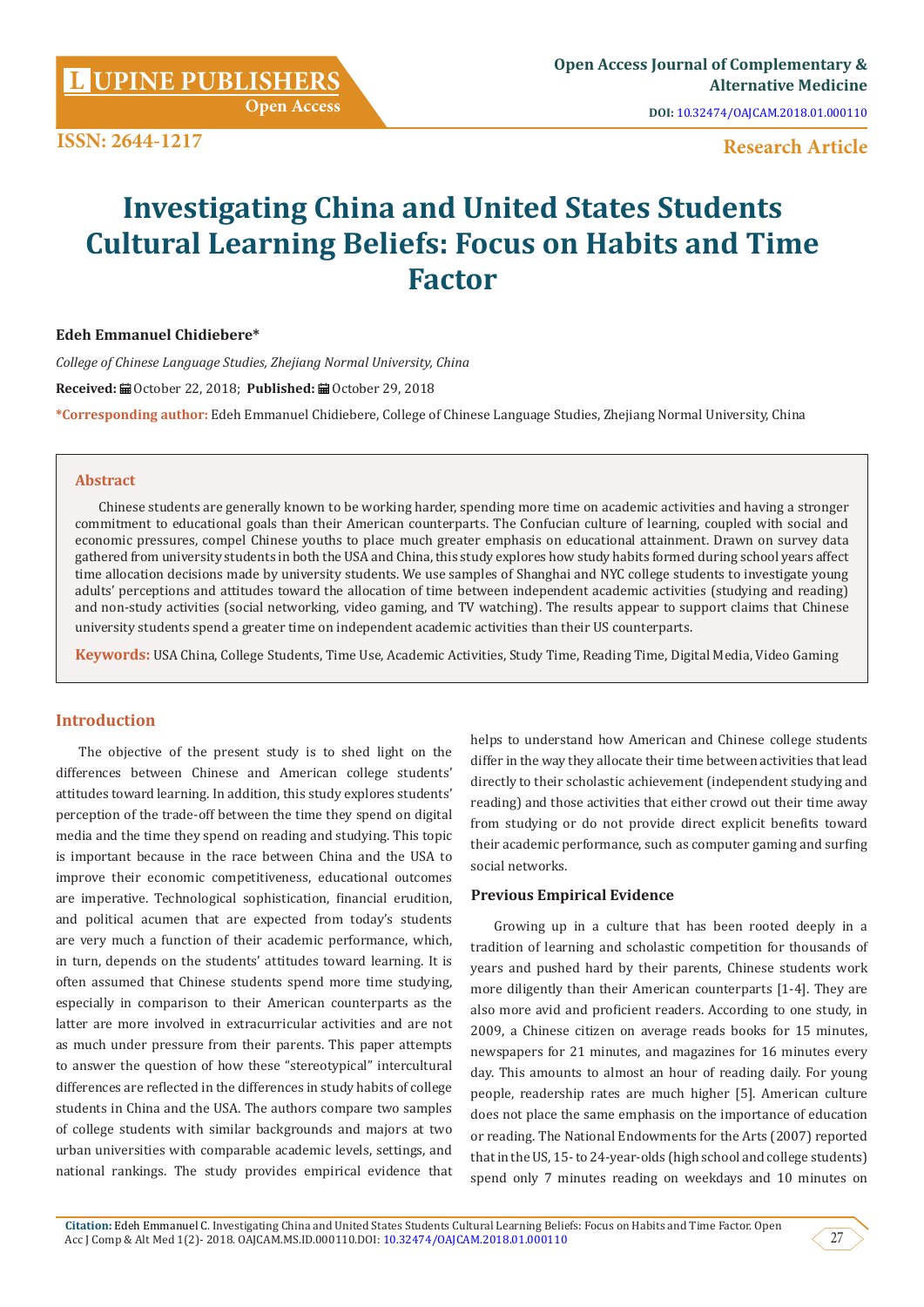weekend, on average. By contrast, they spend 2 to 2 1/2 hours per day watching TV [6]. The same report pointed out that 65% of college freshmen read for pleasure for less than one hour per week or do not read at all [6]. Contrary to the assumption that the students' focus should be studying, leisure activities take up most of their time. [7] polled students at Rutgers University and found that most of them spent 8-12 hours per week studying and twice as much time on leisure activities. He also found that 25% hardly study at all. Studies cite that the major culprit behind the recent trends in students' reading and studying habits is the development of digital technology and the Internet [8]. College students are heavy users of the Internet and digital media and they have more access to the Internet than most other population segments [9].

On the one hand, by introducing new free and easily accessible information media, shifts in digital technology have broadened the pool of potential readers. A study of 124 EFL (English as a foreign language) students in a university in southern Taiwan, for example, found that 83.9% of students read online information often every day, while only 31.4% of them read newspapers and 33.1% of them read magazines often every day [10]. On the other hand, learning, whether in school or anywhere else, requires time [11]. There is often a trade-off between digital media and studying and/or reading, which is substantial in cases of addiction to video games, a rather common phenomenon among young people nowadays [12,13]. Research shows that most of the free time is spent on non-study activities, such as watching TV and playing video games [14]. A study of Taiwan college students [15] found that students who are addicted to the Internet spend on average 5.47 hours on games every week. While this is a general trend among both, American and Asian students, the former ones seem to be more likely to be engaged in non-academic activities. Research shows that in the U.S. approximately 82% of full-time and 69% of parttime students admit playing video games [16], which is the case for only 38% of Chinese students [17]. Video gaming and social networking addiction also may be the reason why reading rates have plummeted in the U.S. In fact, research depicts a rather gloomy situation: literary reading among 18- to 24-year-olds declined by 28% between 1982 and 2000. At the same time, home Internet use by this demographic group soared 53 percentage points from 1997 to 2003 [6]. Social networking dominates as a leisure activity among 18-34-year olds, who spend 3.8 hours a day chatting on Facebook, tweeting, etc. [18]. The Pew Internet Project's research (2013) states that 83% of 18-29-year-olds (prime college age) use social networking sites. An additional corollary of the explosion in digital technology is multitasking. Research indicates that most students use other media while reading or studying [6]. This may have an adverse effect on their comprehension of the material and ultimately on academic performance.

Robert Putnam (1995) [19] has hypothesized that media, particularly TV, crowds out the time that could otherwise be spent on functional activities. Partial support for the time displacement hypothesis can be derived from research related to a relationship between the time spent on reading and studying and academic performance. The impact of this trade-off on academic performance remains a highly debatable issue. Some studies show that there is either no relationship or a weak positive relationship between study time and grade-point average [20-22]. Others find a strong relationship between students' effort and their GPAs, especially among freshmen and sophomores [23,24]. In addition, some studies support the time-displacement hypothesis by indicating a strong positive relationship between grade-point average and time spent on leisure readings [25,26]. There are few studies about college students' choices of time allocation between independent academic and non-academic activities. These studies focus either on college students' leisure choices [27] or on the students' reading habits or study time [28]. Moreover, there is currently no body of literature that offers cross-national comparisons of the use of time comparing Chinese and the US students. Yet, in the light of the current 'race to the top', it is important for educators and political leaders to be aware of the efforts that are put forth by today's college students in both superpowers.

#### **Theoretical Background**

Why do Chinese students, from their early years till college life, spend so much more time studying than their American counterparts? A major reason for this striking difference is the motivation for excellence. This characteristic, in turn, is a result of cultural, economic, and historical forces that have shaped and continue shaping the learning attitudes of the youth. The Chinese have been placing a great value on education since the time of Confucius (551 B.C. - 479 B.C.), a great philosopher and educator, whose emphasis on virtue, natural order, respect for authority, selfgrowth and learning has had a profound impact on the values of Chinese for more than 2,000 years. Promotion of education by local officials educated local elite, and central governments date back to Han Dynasty (200-100BC) and meritocracy and bureaucratic organization of the society have endorsed Confucius principles for centuries to come [29]. This historical meritocracy and Confucius traditions have now mingled with modern economics. The Chinese also value education so much because opportunities for the uneducated in a country of more than a billion people are limited [30]. Although in the United States education is also viewed as a stepping stone to success, one does not necessarily have to graduate from college to become wealthy. Bill Gates and Steve Jobs, however exceptional, are more likely to be an American phenomenon than a Chinese one. Therefore, Chinese children - especially only children due to the One Child Policy - are under a lot of pressure to excel in school and are more likely to spend longer hours studying than American students [31]. The underdevelopment of China's financial system and inefficiency of the social safety net add to the pressure as well. Lack of a variety of financial instruments as well

28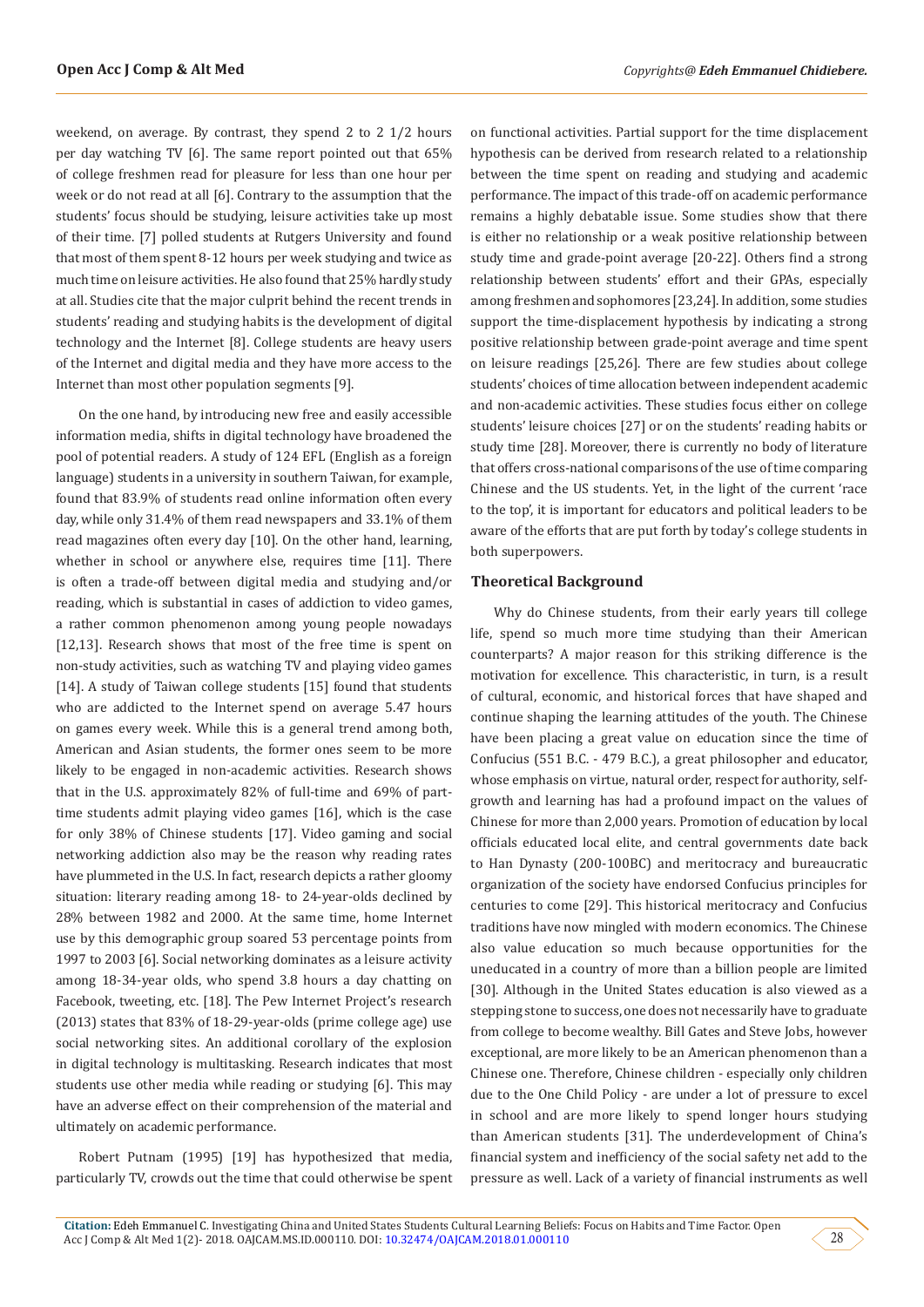as institutions that would ensure a steady flow of income, especially for the elderly, often means that a child, usually a boy, becomes a better and often the only insurance for the old age of the parents [30].

In addition, there is also an unspoken code of conformity that is most singularly manifested in a concept of 'face,' an idea that can be somewhat related to a Western concept of 'honor,' although not literally analogous. [31]. Since Chinese culture emphasizes learning and cultivating self-growth, doing otherwise may result in 'losing face.' Therefore, Chinese youths feel more pressure than their American counterparts to avoid humiliation and embarrassment. Their parents feel this pressure too since a bad student will bring about embarrassment to the family, their ancestors, and everyone affiliated with them [32]. Chinese parents, therefore, are more likely to enroll their children in a variety of after-school activities to enhance their academic development and to establish an environment conducive to learning. Television, computer games, and playtime are often given low or no priority in favor of academic pursuits. Intense pressure and a competitive atmosphere abate slightly once the child enters college. Yet, the general pattern remains the same as social, economic, and traditional influences keep pushing students toward academic excellence in the hope of securing a good future.

#### **Key Research Questions**

This study explores differences between samples of Shanghai and NYC college students' perceptions and attitudes toward the allocation of time between out-of-classroom academic activities (studying and reading) and non-academic activities (social network surfing, video gaming, and TV watching). Are there significant differences in the time students in the two countries spend on average on studying and reading? Do they feel that non-study activities crowd out their valuable time spent on academic ones? What would they do if they are not permitted to engage in some of the non-academic activities? Because college students' study habits are formed much earlier in life, when children were under their parents' guidance and control, the study also probes parents' attitudes toward the use of time while the college students were young children. When did they allow their children to start playing video games? Does the starting age differ in the two nations? In which country were parents more likely to restrict the hours of playing and the content of video games? The next section describes the research methodology which is then followed by a depiction of the results and the implications for research and practice.

## **Data Description and Methodology**

#### **Participants**

The respondents in this case study were 201 U.S. students and 156 Chinese students enrolled in business/economics courses at Pace University in New York City and at the University of Shanghai

for Science and Technology in Shanghai (USST). Chinese students were enrolled in the joint U.S. -China program between School of Foreign Languages at USST and Queens College of CUNY (City University of New York), under which the students take several business/economics courses taught by American instructors in English. American students were mostly business, finance, and economics majors. About 55% of U.S. students and 51% of Chinese students have at least one parent with a university degree. Both groups exhibited similarities in a sense of middle-class parentage, the relative level of income, and urban educational setting. In addition, the two universities share the same inception date and have a somewhat similar ranking. (Note 1). There were 42.3% male and 57.7% female respondents at the US university, 43.7% of whom were freshmen, 26.9% sophomores, 10.9% juniors, and 18.5% seniors. There were 23% male and 77% female responders at a Chinese university. The overrepresentation of females is due to the traditional population break down on the campus of the School of Foreign Languages (54.5% of them are sophomores, 43.6% are juniors, and 1.9% are seniors). Because the students at this university are required to take intensive English Language coursework prior to their enrollment in business/economics courses, no freshmen could participate in the study.

#### **Method**

A 16-question survey was designed for this study to determine how students use their time. The respondents were asked how many hours a week they spend on average at different activities, including working/interning, studying, reading for leisure, social networking (Facebook, RenRen (Note 2), etc.), watching TV or shows on the Internet, and playing video games. In addition, the survey had questions related to parents' attitudes toward video games. It probes whether the parents allowed them to play video games when they were kids, whether they limited the hours played and/or censored the content, whether they played with them, as well as the age at which the students started playing the games. These questions offer insight into the earlier development of attitudes of university students in the US and China towards studying and leisure time. To check the perceived trade-off between study time and time spent playing video games, the students who played video games were asked the question "How to have video/ computer games impacted your study habits?" The answers "not at all", "somewhat", and "very much" were assigned numbers 0, 1, and 2 respectively. Weighted averages were then calculated to compare the Chinese and American students. The students were also asked what activity they would most likely get engaged in as an alternative to video/computer games. Among the answer, choices were "study more," "read more," "watch TV more," "exercise more," "socialize more," and "try to find a way to play video games anyways." To ensure that students in both countries understood the questions clearly and in a similar fashion, a pilot survey was given to a random sample of 20 students in the United States and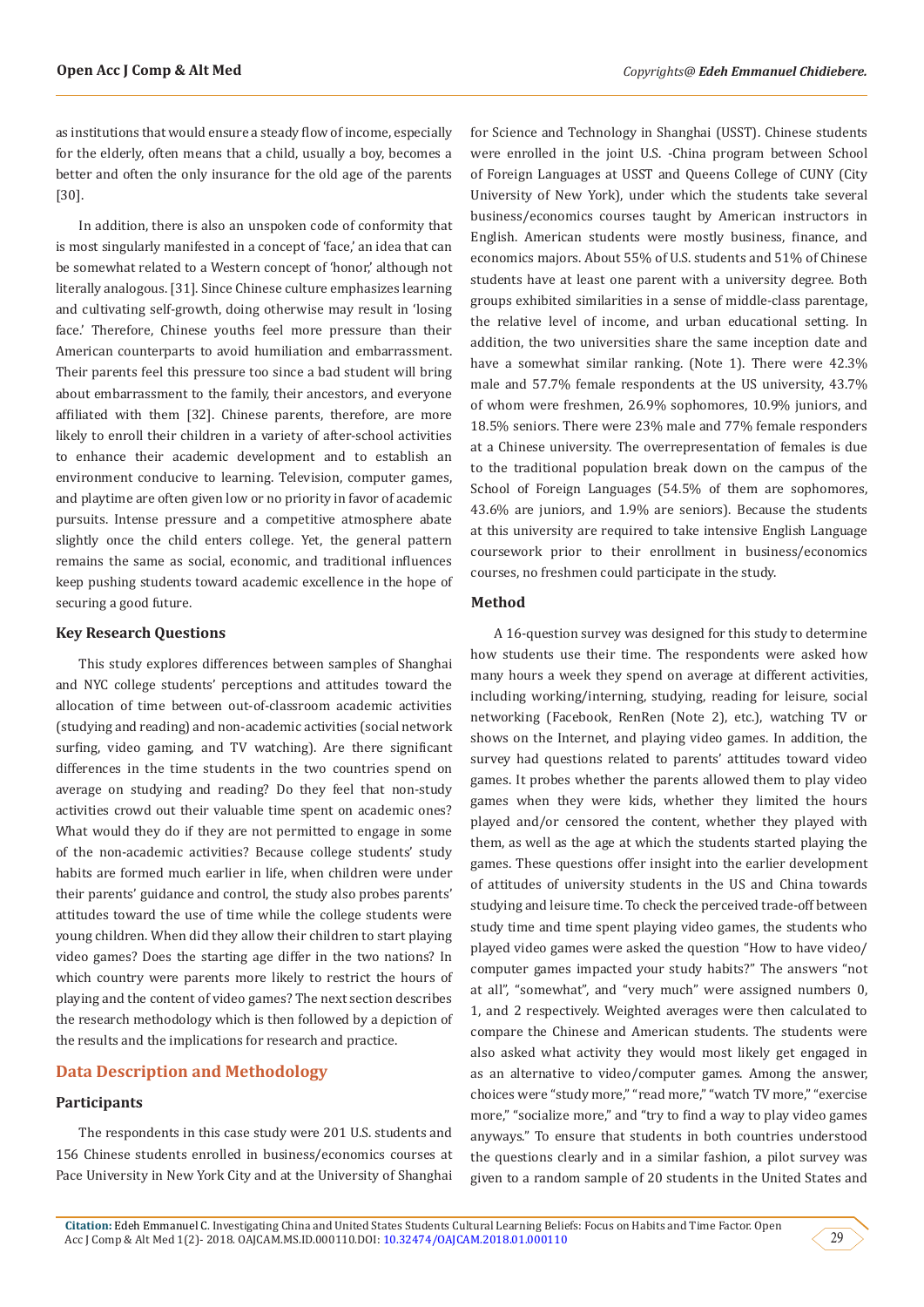20 students in China. The final survey was adjusted based on the answers to the pilot survey.

#### **Findings**

#### **The Use of Time**

The results of the survey indicate that both the US and Chinese students spend almost the same amount of time working or performing internships (19.3 and 18.5 hours per week, on average). Yet, American students are more likely to have a job or internship than their Chinese counterparts (44% of US sample students work or intern, as opposed to 30% of Chinese students). They also spend the same amount of time watching movies/shows via TV or the Internet – about 9 hours per week, on average. It is interesting to note, however, that in the U.S., male students tend to spend more time watching movies/shows than female students do (10.7 and 7.8) hours per week, on average), while in China it is the opposite (male students spend 8.3 hours per week, on average; female students spend 10.4 hours per week, on average). The fraction of students who play video games and the amount of time spent playing them are essentially the same in both countries – 72% of Chinese students and 73% of American students play video games, for about 6 hours per week, on average. In both countries, male students tend to spend more time playing games. Chinese male students spend almost twice as much time, while American male students spend almost three times as much time playing video games as their female classmates. Chinese students spend more time on social networking -- almost 10 hours a week, on average, compared to 6.4 hours, on average, spent by the American students. In the U.S., both genders seem to spend the same amount of time on Facebook. In China, however, social networking seems to be a predominantly female activity – female Chinese students spend almost 2 hours more on RenRen than their male classmates. Chinese students also are a little more likely to shop online – about 3.1 hours a week, on average, compared to 2.3 hours per week, on average, spent by their American counterparts.

The most striking difference, however, is manifested in the hours spent on out-of-classroom learning activities – studying and reading for leisure. Chinese students spend much more time doing both. In fact, they spend more than twice as much time both reading and studying. On average, they read for 9.6 hours per week, on average, and study for 22.3 hours per week, compared to 4.4 hours per week of reading time and 9.1 hours per week of studying time for US students. Female students tend to study longer hours in both countries than males do. The results also indicate that there are very few students in China who don't read (less than 1% said "0 hours a week" and 5.1% said that they read for one hour or less per week) or don't study (only 1.3% said that they study for one hour or less per week). In the U.S., 10% of students reported 0 hours of reading per week and about one-quarter of students say that they read for one hour or less per week. Seven percent of US students basically

don't study at all (less than one hour a week). It is possible that some differences between the samples' responses related to their study time could be attributed to the specifics of the program Chinese students are in. Since they are taught in a foreign language, they might spend more time studying, as they need to devote additional time to master the language or because learning any subject in a language other than their native one might require more time. In addition, study time might increase as students must overcome problems of studying in a quasi-English environment, with no native English-speaking classmates. However, it is reasonable to assume that an increase in study time due to these factors is not substantial since, to be enrolled in a Foreign Language College, the students had to be already proficient in English. Also, since USST has well established formal collaborations with many universities in America and Europe, Chinese students in the USST-Queens College program study side by side with international students. This alleviates some of the difficulties associated with learning in a language other than native and thus makes the US sample and the Chinese sample more comparable. Overall, a greater number of US students (63.2%) than Chinese students (42.3%) spend more time on non-academic activities (social networking, watching TV and YouTube, playing video games, and Internet shopping) than on independent academic ones (studying and reading). However, the students in the two countries differ in terms of how many hours they spend per week on average on each category. While Chinese students spend 32 hours per week studying and reading and 28.5 hours per week on non-academic activities, the US students spend only 13.5 hours per week studying and reading and 23.7 hours per week playing games, social networking, Internet shopping, and watching movies and shows. A total sum of hours spent on both types of the activities together reveals that Chinese students about 22 hours more (a total of 78.9 hours, compared to 56.6 hours spent by American students).

But what about parents' attitudes toward some of the nonstudy activities during the students' early years, at the time when their study habits were being shaped? The results of the survey confirm the differences in parents' attitudes toward those activities, reflecting the differences in the two countries. American college students who were polled started playing games earlier than their Chinese counterparts. On average, the starting age for the American sample was 7.7 years, while for Chinese it was 11.3 years. In both countries, boys seem to have an earlier start than girls. American boys start playing games as early as 7 years old, while American girls start a year later. In China, boys start when they are 9.4, while girls do not play games until the age of 12. In addition, Chinese parents are more likely not to allow their children to play any video games. In fact, 26% of the Chinese responders said that they were forbidden from playing video games, compared to only 4% of their American counterparts. In China, parents are also more likely to limit the hours of playing (61% of them do so, compared to 41% of

30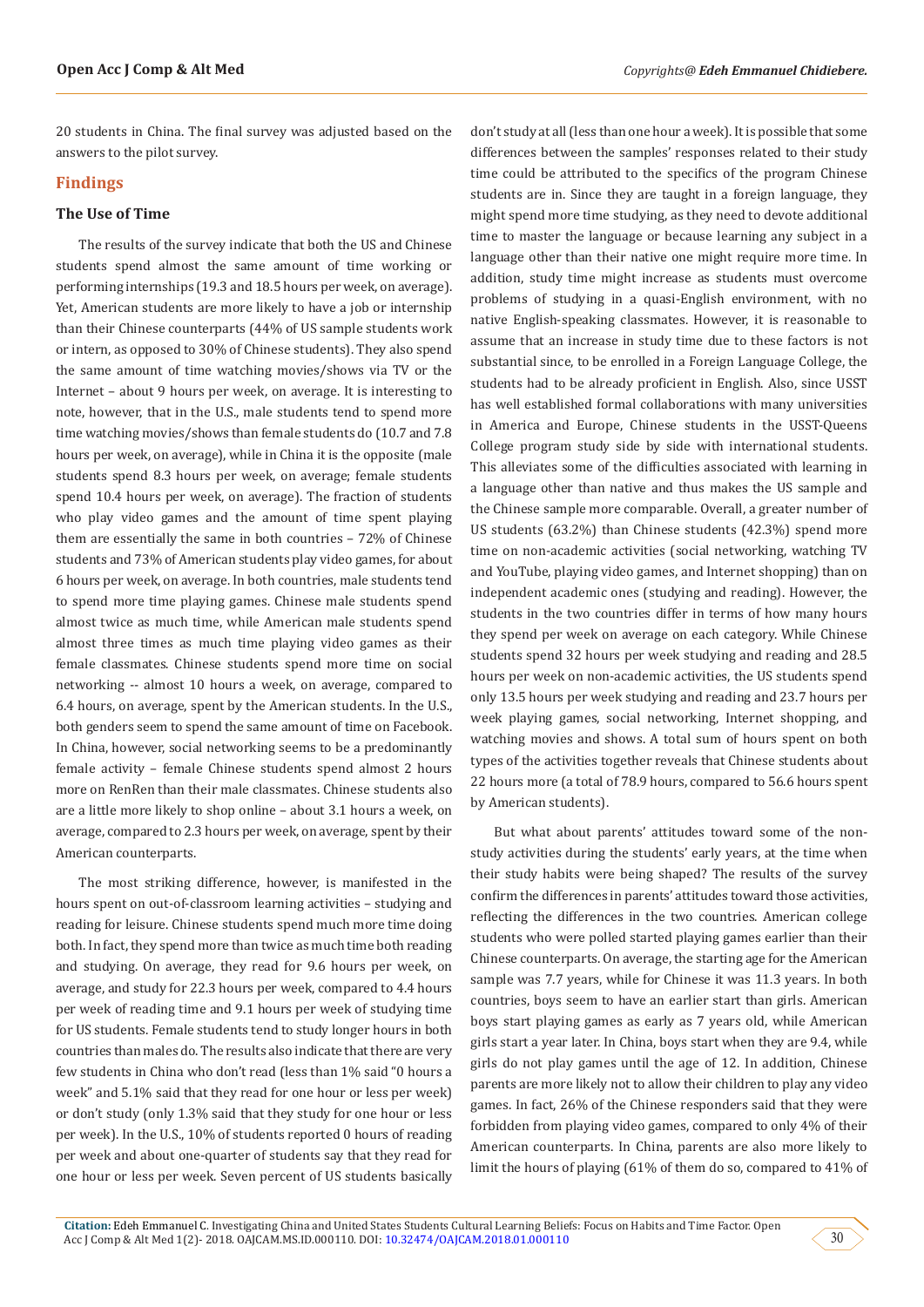American parents). Twice as many American parents do not care about the hours or the content of games played (23% compared to 11.5%). Given these striking differences in parental attitudes toward the allocation of time between independent academic and non-academic activities during the early years when their children's study habits are developing, it is not surprising to find that by the time children enter college, their use of time is reflective of the different upbringing.

## **Students' Perceptions and Attitudes Toward Video Game Playing and Restrictions**

The differences in values placed on reading and education, in general, are also manifested in the ways the students perceive the existing trade-off between academic and non-academic activities. The U.S. college students who play games are less likely to report that video games have an adverse impact on their study habits than their Chinese counterparts. In fact, 57.6% of American college students reported that there is no effect whatsoever, compared to 48.7% of Chinese students who think so. Only 35% of American students think that there is "some effect" and 5.5% think that there is a "strong effect," compared to 55.8% and 6.2%, respectively, of Chinese students who chose these answers. What are the students' attitudes toward the restrictions imposed on them by their parents? What if there is no easy access to video games? The differences between the two groups of students are stark. An overwhelming majority of Chinese students reported that in this case they would either study or read more (91%), while only 13% of American students chose this answer. Moreover, American students are more likely to find another way to play video games (7.6%), while much fewer Chinese students chose this answer (1.8%). The results confirm the difference in the emphasis on studying and reading in the two cultures. Chinese students place an exceptionally high value on educational activities. In 2009, the Chinese publishing institute conducted a nationwide study on the reading habits of adults aged 18 to 70 years. The findings that were disclosed to the press in 2010 revealed that more than two-thirds (69 percent) of Chinese people believe that reading is important for their own development and that this trend is predominantly manifest in the 19 -29-year-olds. The report concluded that younger and better educated Chinese read considerably more books than the rest of the population [33].

The results of our survey indicate that American students have priorities different from those of their Chinese counterparts. Most polled American students said that if they have no easy access to video games, they would watch TV more (31.8%). Their next favorite 'trade-off' activity is exercising (26% of American students in the sample said they would exercise more). Socializing is in the third position (17.4% said they would socialize more). Watching TV is the second most frequently chosen activity for Chinese students (30% said they would watch TV more). This was followed by socializing (28% chose this answer). Exercising was in the fourth position, which confirms the general observation that the

Chinese do not pay as much attention to sports or exercising as the American youths do. The Survey of American College Students that polled 400+ randomly selected American college students reported that 22.47% of the students in the sample participate in intramural athletics, including more than 28% of students aged 19 or younger [34]. Chinese parents are not as much interested in sports activities for their children unless those activities lead to the participation in Olympic Games.

## **Conclusions and Implications**

This case study helps to investigate differences between the attitudes of Chinese and American college students toward learning. It also explores the students' perception of the trade-off between the time they spend on non-academic activities (watching TV, surfing the net, playing video games) and independent study. Survey results indicate that both U.S. and Chinese students spend almost the same amount of time working or interning, watching movies/shows via TV or the internet, and playing video games. There are, however, some gender differences. Chinese male students spend almost twice as much time, while American male students spend almost three times as much time playing video games as their female classmates. While in the U.S. both genders seem to spend the same amount of time on the social media website (Facebook), in China, RenRen is mainly utilized by female students. The most remarkable difference was found in the hours spent on independent academic activities – studying and non-homework reading. Chinese students spend more than twice as much time on both activities. Female students in both countries tend to study more hours than male students do. An overwhelming majority of Chinese students reported that if they had no easy access to video games, they would either study or read more, while most of the sampled American students said they would watch TV more. In addition, American students are more likely to find another way to play video games. The survey also probed the attitude of parents toward video games at the time when college students were still in school. According to the results, American parents allow their children to start playing at an earlier age and are less likely to limit play hours. These findings confirm the striking differences in the two cultures' positions on educational attainment and commitment to educational goals. These differences are possibly a result of historical traditions, economic and demographic forces, and social values. It is probable that the Confucian philosophy of learning, high marginal returns on education in the fast growing economic environment, and extremely competitive labor markets, force Chinese college students to spend much greater amounts of time on study. Chinese students might face fewer job market opportunities if their academic credentials are not very strong. In addition, the weak structure of saving institutions, especially pension funds and mutual funds, in combination with cultural tradition of saving one's "face" and the need to care for the elderly, might encourage Chinese parents push their only children harder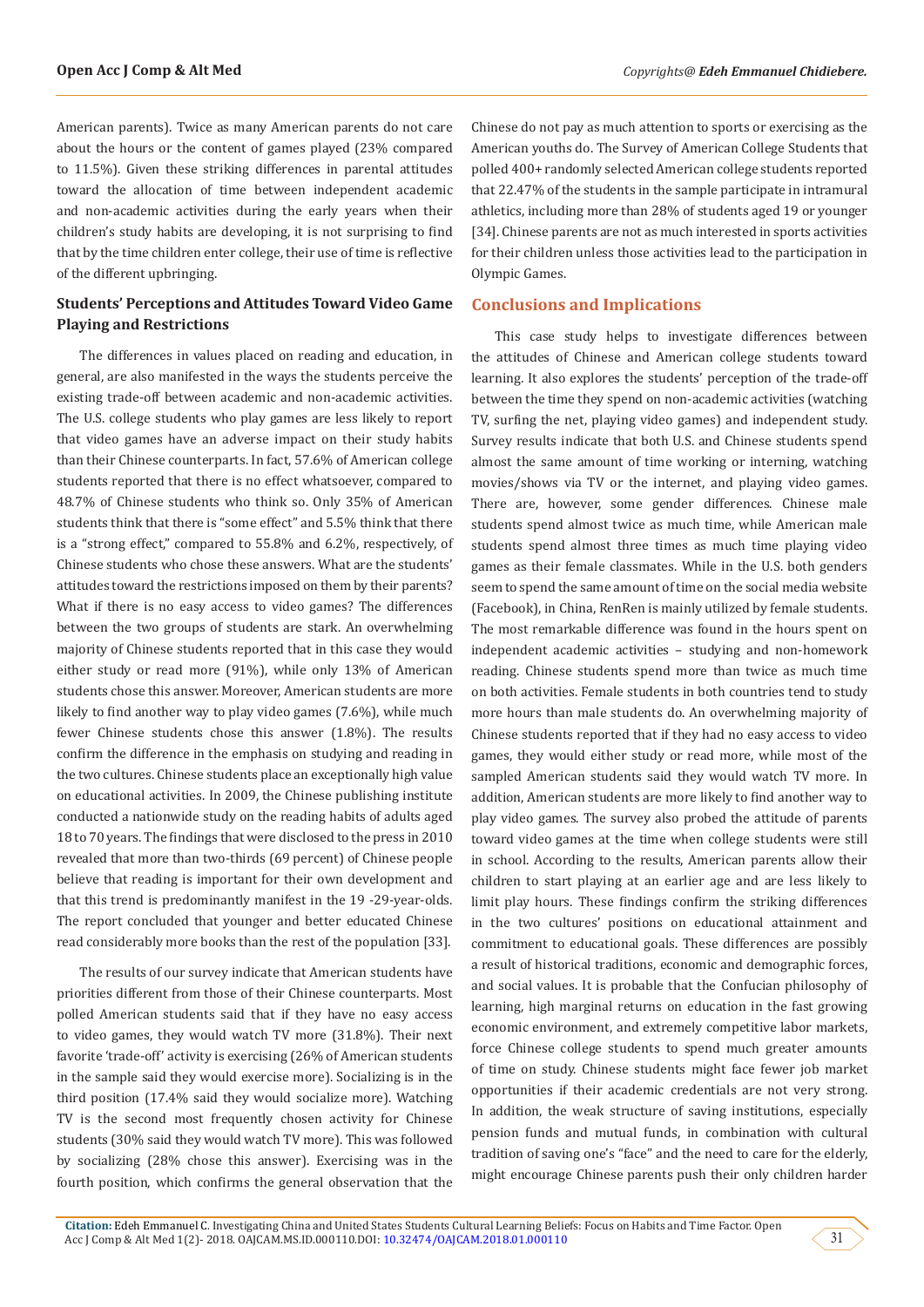as they view their offspring's success as a guarantee of their own financial security during old age. Literature shows that Chinese families place a great value on education thus, children since their early age spend considerable time studying and reading. Our study presents empirical evidence that suggests that these tendencies are exhibited among university students, free from parental influence when studying at college.

Studies show that American students, in contrast, do not spend as much time studying and reading during earlier school years. As this study demonstrates, the trend continues into their college experiences as well. Although American and Chinese college students spend approximately the same amount of time on the internet and digital media, the results of the survey indicate that on average Chinese students start playing video games at a later age (there is more than 3 years' difference). Because study habits are formed during this period (primary school age), it is safe to assume that video games and digital media have a larger detrimental effect on time management of American students than that of their Chinese counterparts. By the time they are in college, Chinese young adults can manage their time in a more efficient, academicfocused, way. Overall, there is a greater number of U.S. college students who spend more time on non-academic activities than on academic ones. It is interesting to note that Chinese students spend about 22 hours more on both types of the activities together. This poses a paradox. Where does the time go for American students? Why do American students spend less time, on average, on both, independent academic and non-academic activities? Further research is necessary to explain this paradox. Perhaps, there is a need for a more detailed survey in which the responders not only report the number of hours spent on digital media, but also on the activities that are beyond the scope of this study, such as exercising and socializing. These activities, as well as some other co-curricular and extracurricular activities, may have some indirect or not easily discerned benefits for college students' academic success.

Some studies suggest, for example, that students who use social media more often are more likely to be self-confident and have a sense of social trust and citizenship responsibility [35,36]. There is certainly room for further investigation and a larger sample of students would perhaps improve the validity of conclusions drawn here and help answer other important questions such as: How much social capital do college students in the United States and China accumulate, if any, when they spend time in their relative social networks (Facebook and RenRen)? What are marginal benefits of extra time spent on extracurricular activities by American students? How does a much stronger emphasis on sports benefit American students when they are about to compete in labor markets? Does time spent playing video games affect students' academic performance similarly in both countries? In addition, further studies may explore the effects of the extra time spent by Chinese students on out-of-classroom academic activities

on their academic performance and a comparison can be made with the scholastic performance of American students. To improve stereotypical understanding of Asian and particularly Chinese students, it is also important to go beyond the cultural explanations to explore the reasons behind Chinese students' willingness to devote so many hours to academic-related activities. Although it draws from small samples of students at two colleges in the United States and China, this research does raise concerns regarding the relative future competitiveness of the two superpowers in global labor markets [37-39]. Education and skills will ultimately determine the preparedness of the youth for the real world and if American college students do not invest as much time in studying and reading as their Chinese counterparts do, they might limit their access to better-paying and more rewarding jobs globally.

#### **Notes**

**a) Note 1:** The ranking system in China is very different from the one in the USA. Although the USST is nominally a Gaokao (national college entrance examination) Tier 1 university, students from provinces have different standards of marks on a Gaokao examination for entering USST [40,41]. This lowers the USST's ranking to Tier 2, which makes USST and Pace University students more comparable. Although USST is a public institution (as opposed to Pace University), students who are enrolled in USST-CUNY program must pay an additional tuition fee.

**b) Note 2:** RenRen is an equivalent of Facebook in China.

#### **References**

- 1. [Chen C, Uttal DH \(1988\) Cultural Values, Parents Beliefs, and Children's](http://psycnet.apa.org/record/1989-20504-001) [Achievement in the United States and China. Human Development](http://psycnet.apa.org/record/1989-20504-001) [31\(6\): 351-358.](http://psycnet.apa.org/record/1989-20504-001)
- 2. Stevenson H (1994) Learning Gap: Why Our Schools Are Failing and What We Can Learn from Japanese And Chinese Education. Simon and Schuster.
- 3. [Li J \(2003\) The US and Chinese cultural beliefs about learning. Journal of](http://psycnet.apa.org/record/2003-00780-005) [Educational Psychology, 95\(2\): 258-267.](http://psycnet.apa.org/record/2003-00780-005)
- 4. [Li J \(2005\) Mind or Virtue Western and Chinese Beliefs about Learning.](https://www.jstor.org/stable/20183022) [Current Directions in Psychological Science 14\(4\): 190-194.](https://www.jstor.org/stable/20183022)
- 5. Reading Worldwide (2012)
- 6. [National Endowments for Arts \(NEA\) \(2007\) To Read or Not to Read: A](https://www.arts.gov/sites/default/files/ToRead.pdf) [Question of National consequence. Research Report p. 47.](https://www.arts.gov/sites/default/files/ToRead.pdf)
- 7. Moffatt M (1989) Coming of Age in New Jersey: College and American Culture. New Brunswick, NJ: Rutgers University Press, USA.
- 8. [Liu Z \(2005\) Reading behavior in the digital environment: Changes in](https://pdfs.semanticscholar.org/2dfd/8e98a271cc7d92bde32d216f254c8800e205.pdf) [reading behavior over the past ten years, Journal of Documentation](https://pdfs.semanticscholar.org/2dfd/8e98a271cc7d92bde32d216f254c8800e205.pdf) [61\(6\): 700-712.](https://pdfs.semanticscholar.org/2dfd/8e98a271cc7d92bde32d216f254c8800e205.pdf)
- 9. [Kim JH, LaRose R \(2004\) Interactive e-commerce: Promoting consumer](https://onlinelibrary.wiley.com/doi/full/10.1111/j.1083-6101.2004.tb00234.x) [efficiency or impulsivity? Journal of Computer-Mediated Communication](https://onlinelibrary.wiley.com/doi/full/10.1111/j.1083-6101.2004.tb00234.x) [10\(1\).](https://onlinelibrary.wiley.com/doi/full/10.1111/j.1083-6101.2004.tb00234.x)
- 10. Shen LB (2006) Computer technology and college students' reading habits. Chia-Nan Annual Bulletin 32: 559-572.
- 11. [Bloom BS \(1974\) Time and Learning. American Psychologist 29\(9\): 682-](https://kinasevych.ca/2014/09/22/bloom-1974-time-and-learning/) [688.](https://kinasevych.ca/2014/09/22/bloom-1974-time-and-learning/)